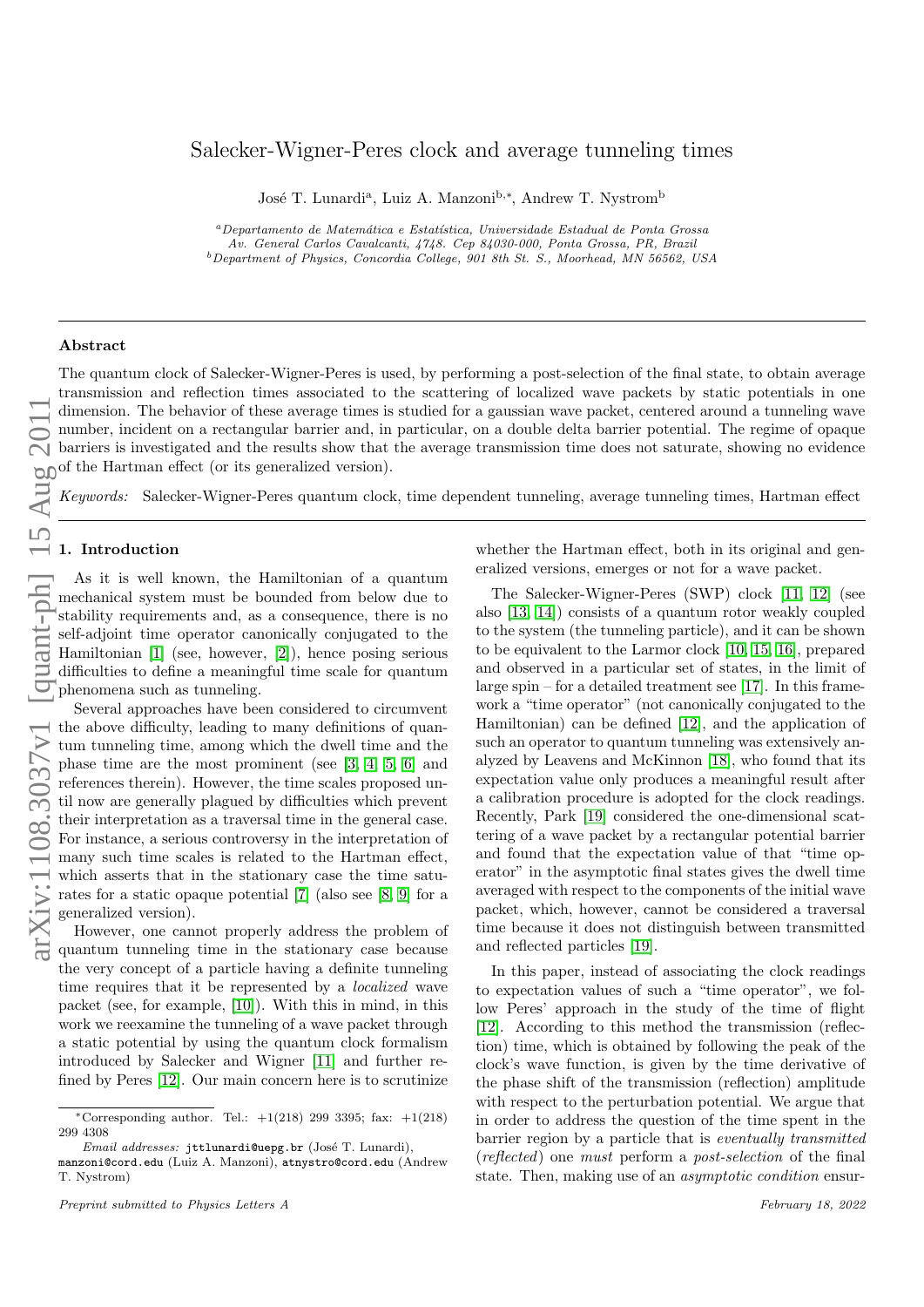ing that for asymptotic times the incident and the transmitted/reflected wave packets are well localized far from the potential, it is possible to trace out the particle's degrees of freedom in order to "read" the clock's final state. The average times obtained through this procedure are shown to have sensible physical properties in the context of quantum tunneling of gaussian wave packets through static symmetric potentials.

This work is organized as follows. In section [2](#page-1-0) we briefly review the formalism introduced by Peres [\[12\]](#page-7-11) and its generalization to the time dependent situation (also see [\[13,](#page-7-12) [19\]](#page-7-18)), introducing the necessary steps to take into account only particles that are eventually transmitted (reflected) by the potential. We discuss some properties of the average times obtained and compare them with other time scales suggested in the literature. In Section [3](#page-3-0) we study the behavior of these average times for the scattering of a gaussian wave packet, centered around a tunneling wave number, by a single rectangular barrier and a double delta barrier, with emphasis on the opaque regime and the possible emergence of the Hartman effect and, in particular, its generalized version. In section [4](#page-6-0) we present our conclusions.

## <span id="page-1-0"></span>2. The Salecker-Wigner-Peres Clock

The Salecker-Wigner clock [\[11\]](#page-7-10), as considered by Peres [\[12\]](#page-7-11), is just a quantum rotor with Hamiltonian given by

$$
H_c = -i\hbar\omega\frac{\partial}{\partial\theta} \,,\tag{1}
$$

with  $\omega \equiv 2\pi/(N\tau)$ , where  $\tau$  is the time resolution of the clock and  $N = 2j + 1$  is the dimension of the Hilbert space (with  $j$  being a non-negative integer or half-integer).

The eigenfunctions  $u_m(\theta) = \frac{1}{\sqrt{2}}$  $\frac{1}{2\pi}e^{im\theta}$   $(0 \le \theta < 2\pi)$  of  $H_c$  have eigenvalues  $\mathcal{V}_m = m\hbar\omega$  with  $m = -j, \ldots, +j$ . A more convenient orthogonal basis for the clock is given by  $v_r(\theta)$   $(r = 0, \ldots, N - 1)$  [\[12\]](#page-7-11)

$$
v_r(\theta) = \frac{1}{\sqrt{N}} \sum_{m=-j}^{j} \exp\left(-2\pi i \frac{rm}{N}\right) u_m(\theta) , \qquad (2)
$$

which has the advantage of having a sharp peak at  $\theta =$  $2\pi r/N$  for large N, so that the clock's pointer indicates the *r*th "hour" (with uncertainty  $\pm \frac{\pi}{N}$ ). Under time evolution such states change as  $v_r(\theta) \rightarrow v_r(\theta - \omega t)$ , thus making possible to associate a time duration  $t$  to an arbitrary interval just by observing the translation of the peak of a free clock's wave function  $v_r$  in that interval.

We are interested in measuring the time associated with the one-dimensional scattering of a particle of mass  $\mu$  by a (real) static potential  $V(z)$  confined to the region  $0 \leq z \leq$ a. Following [\[12\]](#page-7-11), the particle and the clock are coupled through the interaction Hamiltonian

$$
H_I = \mathcal{P}(z)H_c\,,\tag{3}
$$

where the projection operator  $P(z)$  satisfies  $P(z) = 1$  if  $z \in [0, a]$  and equals zero otherwise. The clock is assumed to be initially at the state  $v_0(\theta)$ . Thus, the general form of the initial wave function of the whole system is

$$
\Psi_{inc}(\theta, z, t) = \Phi(z, t)v_0(\theta), \qquad (4)
$$

where  $\Phi(z, t)$  is a wave packet corresponding to a particle incident from the left of the potential which, from the symmetries of the problem [\[20\]](#page-7-19), can be written as

$$
\Phi(z,t) = \int \frac{dk}{2\pi} A(k)e^{i(kz - \frac{E(k)t}{\hbar})},\tag{5}
$$

with all integrals in k going from  $-\infty$  to  $+\infty$ . The Fourier coefficient  $A(k)$  is assumed to be centered around a positive  $k_0$  corresponding to a tunneling energy.

After the scattering the particle and the clock become entangled due to the interaction  $H_I$  and the general form of the wave function is [\[13\]](#page-7-12)

<span id="page-1-1"></span>
$$
\Psi(\theta, z, t) = \frac{1}{\sqrt{N}} \sum_{m=-j}^{j} \Phi^{(m)}(z, t) u_m(\theta), \qquad (6)
$$

where

<span id="page-1-2"></span>
$$
\Phi^{(m)}(z,t) = \int \frac{dk}{2\pi} A(k) \psi^{(m)}(k,z) e^{-i\frac{E(k)t}{\hbar}}.
$$
 (7)

The wave function  $\Psi(\theta, z, t)$  satisfies the Schrödinger equation with the Hamiltonian  $H = \frac{p^2}{2\mu} + V(z) + H_I$ . The orthogonality of the  $u_m(\theta)$ 's, together with the fact that they are eigenfunctions of  $H_c$ , imply that  $\psi^{(m)}(k, z)$  satisfy the time-independent Schrödinger equation for energy  $E(k)$  and potential

$$
V^{(m)}(z) = V(z) + V_m \mathcal{P}(z), \qquad (8)
$$

where  $V_m = m\hbar\omega$ . In order to ensure a weak coupling between the clock and the system it is assumed that  $\mathcal{V}_m$  is a small perturbation, i.e.,  $|E| \gg V_m$  and  $|V(z)-E| \gg V_m$ .

Since we are interested in measuring the transmission time asymptotically after the interaction, let us focus on the transmitted wave packet. The solution of the above stationary problem in the region to the right of the potential  $V^{(m)}(z)$  is

$$
\psi_{trans}^{(m)}(k,z) = T^{(m)}(k)e^{ikz} = |T^{(m)}(k)| e^{i\varphi_T^{(m)}(k) + ikz}.
$$

By using the weak coupling condition we can assume that  $|T^{(m)}(k)| \simeq |T(k)|$  and expand the phase  $\varphi_T^m(k)$  up to first order in  $\mathcal{V}_m$  [\[12\]](#page-7-11):

<span id="page-1-3"></span>
$$
\varphi_T^{(m)}(k) \simeq \varphi_T(k) + \mathcal{V}_m\left(\frac{\partial}{\partial \mathcal{V}_m} \varphi_T^{(m)}(k)\right)_{\mathcal{V}_m=0},\qquad(9)
$$

where  $\varphi_T(k)$  denotes the phase of the transmission coefficient corresponding to the unperturbed potential  $V(z)$ . Finally, substituting the above expressions in [\(6\)](#page-1-1)-[\(7\)](#page-1-2), and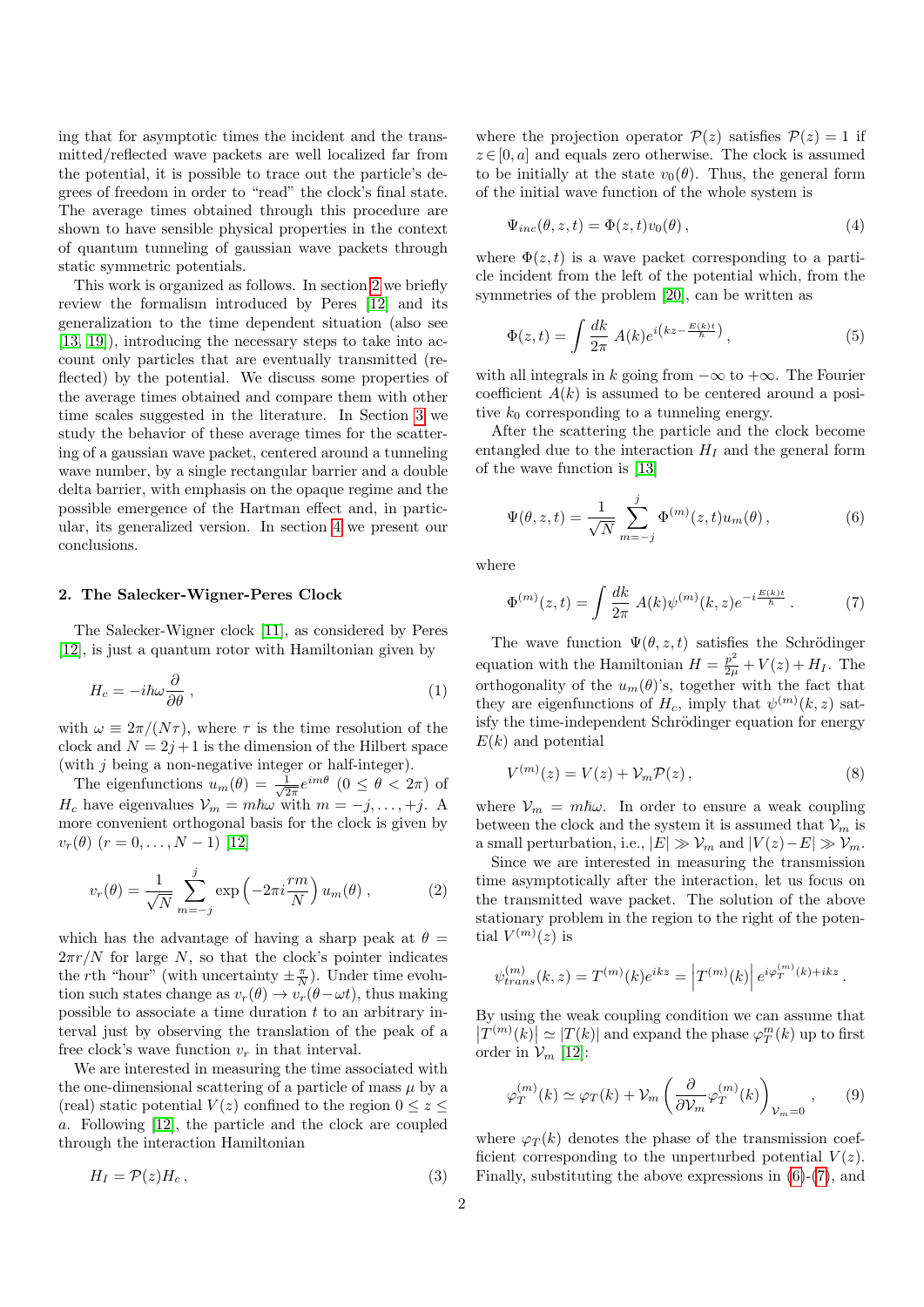using the explicit form of the functions  $u_m(\theta)$ , the asymptotic transmitted wave function is given by

<span id="page-2-0"></span>
$$
\Psi_{trans}(\theta, z, t) = \int \frac{dk}{2\pi} A(k) T(k) e^{i(kz - \frac{E(k)t}{\hbar})}
$$

$$
\times v_0 \left(\theta - \omega t_c^T(k)\right), \qquad (10)
$$

where

<span id="page-2-4"></span>
$$
t_c^T(k) = -\hbar \left( \frac{\partial}{\partial \mathcal{V}_m} \varphi_T^{(m)}(k) \right)_{\mathcal{V}_m = 0}
$$
 (11)

is the transmission time used by Peres in [\[12\]](#page-7-11). A similar expression can be obtained for the reflection time  $t_c^R(k)$ in terms of the reflection phase  $\varphi_R^{(m)}(k)$ . It can be *proved* that these *clock times* satisfy  $[14]$  (also see  $[21]$ )

<span id="page-2-3"></span>
$$
\tau_D(k) = |T(k)|^2 t_c^T(k) + |R(k)|^2 t_c^R(k),\tag{12}
$$

where  $\tau_D(k)$  stands for the stationary dwell time [\[15\]](#page-7-14), and  $T(k)$  and  $R(k)$  are the transmission and reflection amplitudes, respectively. It is important to stress that, for the clock times used here, the above relation can be proved to be a *direct consequence* of Schrödinger's equation. Thus the criticism to such a relation for supposedly not being compatible with quantum mechanics due to the absence of an interference term, which sometimes appear in the literature (see, e.g., [\[4\]](#page-7-3)), does not apply to the present case (for details see [\[14\]](#page-7-13)).

It should be noticed that, in order to strictly enforce the conditions  $|E| \gg V_m$  and  $|V(z) - E| \gg V_m$ , the integral in [\(10\)](#page-2-0) should in principle be truncated by a small cutoff excluding the regions in which these conditions are not warranted. However, the continuity of the integrand allow us to extend the integration over the whole k-space up to first order for a very small  $\mathcal{V}_m$ , consistent with the approx-imations in [\(9\)](#page-1-3). This requires a large time resolution  $\tau$  for the clock, since it is related to the reciprocal of  $\mathcal{V}_m$  [\[13\]](#page-7-12). However, as observed by Davies [\[22\]](#page-7-21), there is no difficulty since the clock can be treated within the weak measurement theory of Aharonov et al. [\[23,](#page-7-22) [24\]](#page-7-23) and a precise value can be obtained for a large enough ensemble.

Here we are interested in finding an average transmission time. Therefore, we must consider only the sub-ensemble of all scattered particles that are eventually transmitted, i.e., we must perform a post-selection of the final state (in addition to the pre-selection of the initial one). The postselected (transmitted) state can be described, with a slight change in notation, by the density matrix of the particleclock asymptotic state  $\varrho^{\text{trans}} \equiv \alpha |\Psi_{trans}\rangle \langle \Psi_{trans}|$ , where  $\alpha$  is a normalization constant and  $|\Psi_{trans}\rangle$  corresponds to the state [\(10\)](#page-2-0). In order to observe the final state of the clock we assume an asymptotic condition, stating that long after the interaction the transmitted wave packet is completely localized to the right of the potential. Then, we can trace out the particle's degrees of freedom (by extending the z-integral over the whole space) and obtaining the

clock's reduced density matrix for the transmitted subensemble, given by

$$
\varrho_c^{\text{trans}} = \alpha \int \frac{dk}{2\pi} |A(k)T(k)|^2
$$
  
 
$$
\times \left| v_0 \left( \theta - \omega t_c^T(k) \right) \right\rangle \left\langle v_0 \left( \theta - \omega t_c^T(k) \right) \right|, \quad (13)
$$

where the normalization requirement  $\text{Tr}(\varrho_c^{\text{trans}}) = 1$  implies  $\alpha = \left\{ \int \frac{dk}{2\pi} |A(k)T(k)|^2 \right\}^{-1}$ .

Now, since the clock's reading is associated with the peak of its wave function, we define the average transmission time as  $\langle t_c^T \rangle = \text{Tr} \left( \varrho_c^{\text{trans}} \frac{\hat{\theta}}{\omega} \right)$ , where  $\hat{\theta}$  is an operator giving the peak of  $v_k$  [\[25\]](#page-7-24). Then,

<span id="page-2-1"></span>
$$
\langle t_c^T \rangle = \int dk \, \rho_T(k) \, t_c^T(k) \,, \tag{14}
$$

where  $\rho_T(k) = \frac{|A(k)T(k)|^2}{\int dk |A(k)T(k)|^2}$  $\frac{|A(k)I(k)|}{\int dk |A(k)T(k)|^2}$  is the probability density to find mode  $k$  in the final transmitted wave packet. An analogous procedure for the reflected sub-ensemble results in the average reflection time:

<span id="page-2-2"></span>
$$
\langle t_c^R \rangle = \int dk \,\rho_R(k) \, t_c^R(k) \,, \tag{15}
$$

with  $\rho_R(k) = \frac{|A(k)R(k)|^2}{\int dk |A(k)R(k)|^2}$  $\frac{|A(k)R(k)|}{\int dk |A(k)R(k)|^2}$  the corresponding probability density to find mode  $k$  in the reflected wave packet.

In the special case of a very sharply peaked wave packet,  $|A(k)|^2/(2\pi) \simeq \delta(k - k_0)$ , definitions [\(14\)](#page-2-1)-[\(15\)](#page-2-2) reduce to the corresponding stationary times, as expected. However, for more physical incident wave packets, which necessarily involve a finite dispersion in wave numbers, these definitions have the important property of weighting the contribution of each  $t_c^T(k)$   $(t_c^R(k))$  by the probability density of having the mode  $k$  in the final transmitted (reflected) wave packet, thus minimizing the contributions of modes leading to the most improbable results. This is in contradistinction with the approach of considering the density matrix of the transmitted and reflected wave packets together, which is equivalent to averaging the dwell time with respect to the initial wave packet components – a procedure that leads to many well known difficulties [\[19,](#page-7-18) [26\]](#page-7-25).

The expressions [\(14\)](#page-2-1)-[\(15\)](#page-2-2) coincide with the real part of the complex time obtained by Leavens and Aers [\[16\]](#page-7-15) in their analysis of double barrier resonant times using the Larmor clock (see also [\[27\]](#page-7-26) which deals with similar averages for the time obtained in [\[28\]](#page-7-27)). These definitions could also be inferred from the analysis of the Larmor clock by Falck and Hauge [\[10\]](#page-7-9). The main advantage of the above treatment (in which only the position of the clock's pointer is observed [\[24,](#page-7-23) [29\]](#page-7-28)) is that it introduces a unique real time scale, thus avoiding the problem of interpreting complex times.

The above average reflection and transmission times can be used to generalize relation [\(12\)](#page-2-3) for a wave packet. First, we observe that the asymptotic probability to find the particle in the region at the right of the potential (i.e., the total probability for the particle to be transmitted) is given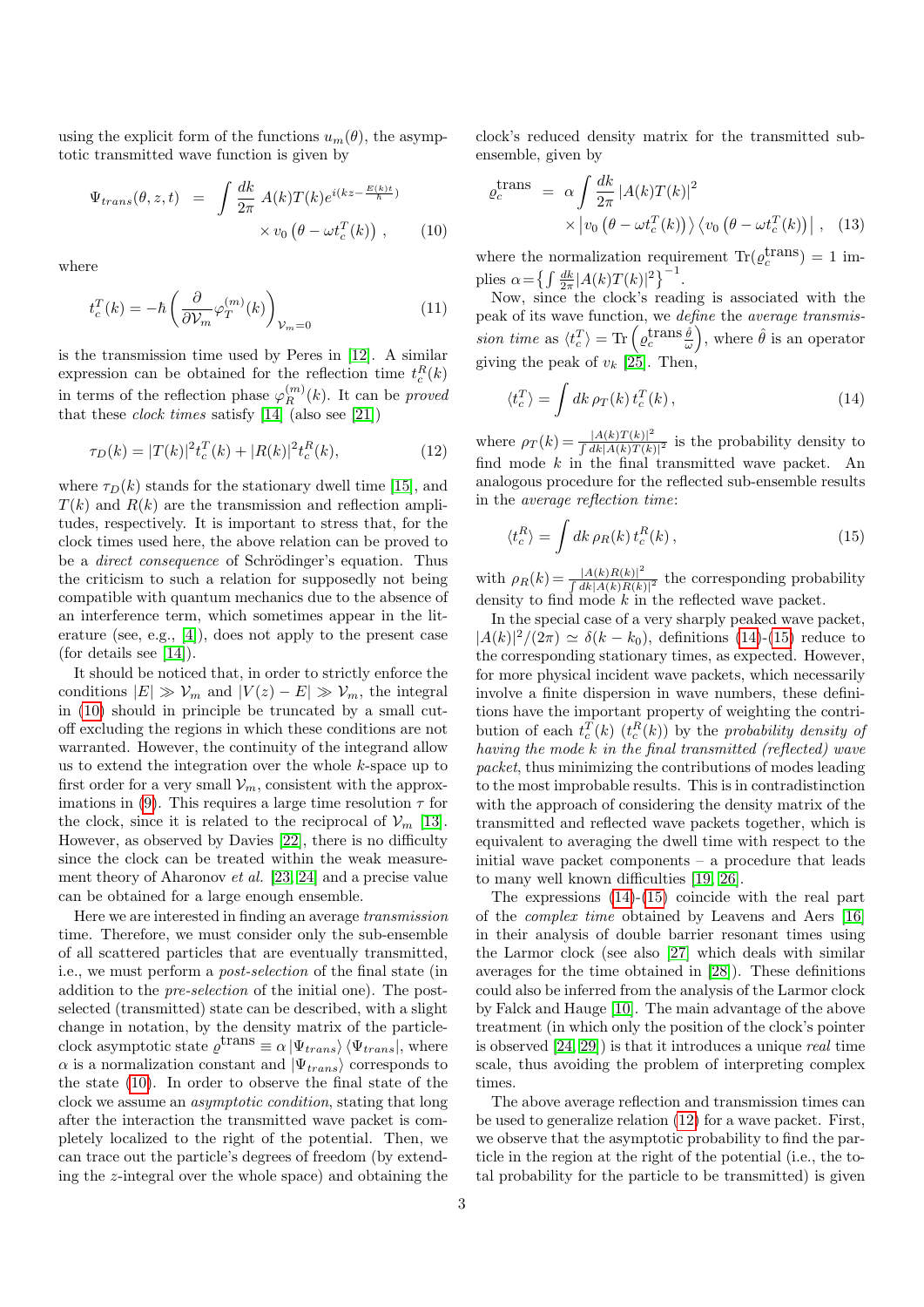by  $P_T = \lim_{t \to \infty} \int_a^{\infty} dz \int_0^{2\pi} d\theta |\Psi_{trans}(\theta, z, t)|^2$ . Under the asymptotic condition stated above the z-integration can be extended to the whole space and this probability reduces to

<span id="page-3-5"></span>
$$
P_T = \int \frac{dk}{2\pi} |A(k)T(k)|^2.
$$
\n(16)

Analogously, assuming a similar asymptotic condition stating that long after the interaction the reflected wave packet is completely localized to the left of the potential, the total probability for the particle to be reflected is  $P_R = \int \frac{dk}{2\pi} |A(k)R(k)|^2$ . From the normalization of the initial wave packet these probabilities satisfy  $P_T + P_R = 1$ (as required, since long after the interaction transmission and reflection are complementary outcomes). Then, defining the mean dwell time as [\[26,](#page-7-25) [19\]](#page-7-18)

<span id="page-3-3"></span>
$$
\overline{\tau_D} \equiv \int \frac{dk}{2\pi} |A(k)|^2 \tau_D(k) \,, \tag{17}
$$

where the overbar indicates averages over the *initial* wave packet, the above definitions, combined with [\(12\)](#page-2-3), imply that

<span id="page-3-1"></span>
$$
\overline{\tau_D} = \int \frac{dk}{2\pi} |A(k)T(k)|^2 t_c^T(k)
$$

$$
+ \int \frac{dk}{2\pi} |A(k)R(k)|^2 t_c^R(k)
$$

$$
= P_T \langle t_c^T \rangle + P_R \langle t_c^R \rangle. \tag{18}
$$

This relation says that the usually defined average of the dwell time over the initial wave packet (which does not take into account whether the particle is eventually reflected or transmitted) can be viewed as an average over the transmission and reflection average times, weighted by the total probabilities for transmission and reflection, respectively. It must be stressed that a necessary requirement for this interpretation is that the *asymptotic condi*tions be satisfied. Relation [\(18\)](#page-3-1) appears as the real part of a similar *complex* relation in  $[16]$  – again, the advantage here is that the SWP clock provides only real times.

## <span id="page-3-0"></span>3. Tunneling through symmetric barriers

In this section we study the average transmission time for a gaussian wave packet incident from the left on two kinds of symmetric localized potentials, namely a single rectangular barrier and the double delta barrier. In both cases, we shall be mainly concerned with the behavior of  $\langle t_c^T \rangle$  in the regime of opaque barriers (characterized by very small transmission amplitudes for non resonant tunneling energies), in order to examine the emergence or not of the Hartman effect [\[7\]](#page-7-6) (single barrier) and its generalized version [\[8\]](#page-7-7) (double delta barrier).

We assume that at  $t = 0$  the particle is in a state described by a right-moving gaussian wave packet centered around a tunneling wave number  $k_0 > 0$ , and spatially centered around a position  $z_0 < 0$ , i.e.,

<span id="page-3-4"></span>
$$
\Phi(z,0) = \frac{1}{(2\pi)^{1/4}\sqrt{\sigma}} \exp\left\{ik_0z - \frac{(z-z_0)^2}{4\sigma^2}\right\},\quad(19)
$$

where  $\sigma$  is a scale measuring the spatial extent of the initial wave packet (its inverse is proportional to the wave packet's momentum dispersion).

In what follows we will always make use of the fact that, as a consequence of [\(12\)](#page-2-3), for symmetric potentials  $t_c^T(k)$ and  $t_c^R(k)$  coincide with the dwell time  $\tau_D(k)$  [\[10\]](#page-7-9). Therefore, the average times [\(14\)](#page-2-1) and [\(15\)](#page-2-2) are just the dwell time averaged over the transmitted and reflected sub-ensembles, respectively.

#### 3.1. The single rectangular barrier

Let us now consider a square potential barrier of height  $V_0$  and width a,  $V(z) = V_0 \Theta(z) \Theta(a - z)$ . For a tunneling incident energy,  $E < V_0$ , the stationary dwell time is well known and given by [\[15\]](#page-7-14)

<span id="page-3-2"></span>
$$
\tau_D(k) = \frac{2\mu k}{\hbar q} \times \frac{\left[ (k^2 + q^2) \tanh(qa) + qa(q^2 - k^2) \text{sech}^2(qa) \right]}{\left[ 4q^2 k^2 + (q^2 - k^2)^2 \tanh^2(qa) \right]}, (20)
$$

where  $k=\frac{1}{\hbar}$  $\sqrt{2\mu E}$  and  $q = \frac{1}{\hbar} \sqrt{2\mu (V_0 - E)}$ . For energies above the barrier,  $E > V_0$ , the stationary dwell time can be obtained from the above expression through the substitution  $q \to ik_1$ , with  $k_1 = \frac{1}{\hbar} \sqrt{2\mu(E - V_0)}$ , while the transmission amplitude  $T(k)$  can be found in any textbook on quantum mechanics (see, e.g., [\[20\]](#page-7-19)). In the opaque limit, characterized by  $qa \gg 1$  for a given  $E < V_0$ , the stationary dwell time [\(20\)](#page-3-2) becomes independent of the barrier width  $a$ , which is the Hartman effect [\[7,](#page-7-6) [8\]](#page-7-7). This effect has been at the origin of an intense debate in the recent literature concerning, among other problems, the apparent superluminality of the tunneling process (see, for example, [\[6,](#page-7-5) [8,](#page-7-7) [2,](#page-7-1) [30,](#page-7-29) [14\]](#page-7-13) and references therein). It should be noticed that a time can be defined, based on an analogy with fluid mechanics [\[31\]](#page-7-30), such that in the *stationary case* it reduces to the dwell time divided by the transmission coefficient and, therefore, does not saturate with the barrier width [\[31\]](#page-7-30) (also see [\[32,](#page-7-31) [33,](#page-7-32) [34\]](#page-7-33)); but a complete analysis of time dependent tunneling using such time scale is yet to be achieved [\[31,](#page-7-30) [35\]](#page-8-0).

In Figure 1 we investigate the typical behavior of the average times [\(14\)](#page-2-1) and [\(15\)](#page-2-2) with increasing barrier widths. For comparison we have also plotted the average reflection time [\(15\)](#page-2-2), the mean dwell time [\(17\)](#page-3-3), and the time spent by the incident packet (characterized by its peak wavelength  $k_0$ ) in the region  $[0, a]$  in the absence of the potential, i.e.,  $t_{free} = \frac{\mu a}{\hbar k_0}$ . The choice of parameters in these figures ensures that the initial wave packet [\(19\)](#page-3-4) is, to an excellent approximation, confined to the left of the barrier (at  $t = 0$  the probability to find the particle in the region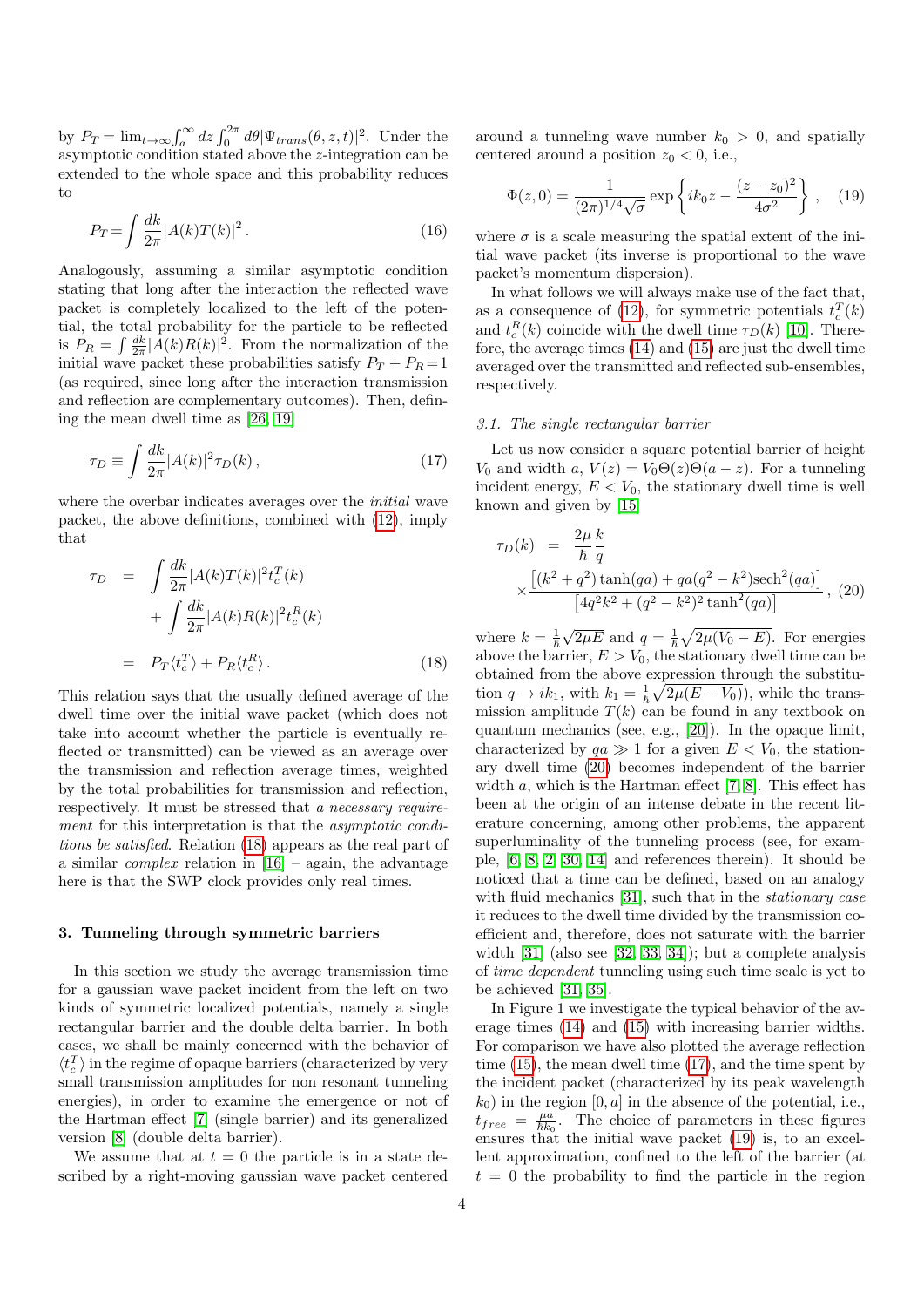

<span id="page-4-0"></span>Figure 1: (Color online) Behavior of the average times with respect to the barrier width a. All quantities are expressed in atomic units (a.u.):  $\mu = 1, \sigma = 10, k_0 = 0.7, z_0 = -8\sigma$ , and  $V_0 = 0.5$ . Inset: zoom of the region of small and moderate barrier widths [the horizontal dotted line indicates the saturated value of the stationary dwell time  $\tau_D(k_0)$ . The free time,  $t_{free}$ , is plotted for comparison.

 $z > 0$  is less than 10<sup>-15</sup>). Also, tunneling components are dominant in the Fourier decomposition of the initial wave packet. We observe that in the extreme opaque regime (in this case characterized by very large barrier widths), while  $\overline{\tau_D}$  saturates to a value independent of a,  $\langle t_c^T \rangle$  increases linearly with the barrier width. In the inset, showing in detail the region of small to moderate barrier widths, we observe that for thin barriers all the average times are very similar. The similarity between  $\langle t_c^T \rangle$  and  $\langle t_c^R \rangle$  [hence, from [\(18\)](#page-3-1), their similarity with  $\overline{\tau}_D$  is expected, since for thin barriers the post-selected probability density distributions  $\rho_R$  and  $\rho_T$  are almost indistinguishable from the incident one,  $\rho_{inc}$ . As the barrier thickness increases  $\langle t_c^R \rangle$ becomes smaller than the free time and soon saturates, as expected for a wave packet centered in a tunneling wave number, since one would anticipate that the wave function cannot penetrate beyond a certain barrier depth. The average transmission time,  $\langle t_c^T \rangle$ , also becomes smaller than the free time for intermediate values of the barrier width, indicating that the barrier speeds up the wave packet in the transmission channel; however, in the very opaque region its behavior suffers an abrupt change, growing suddenly until it attains a regime of linear growth – as shown for large *a*'s in Fig. 1, in this regime  $\langle t_c^T \rangle > t_{free}$  (The wave packet width exerts an important role in determining the values of  $a$  for which this abrupt change occurs, with the barrier width for that change increasing with  $\sigma$ ; for a similar conclusion using a different time average see [\[36\]](#page-8-1)). Therefore, we observe that  $\langle t_c^T \rangle$  never saturates, as one would expect of a well defined average transmission time. Finally, as it is well known, the mean dwell time initially increases with a and soon saturates (the Hartman effect); this is a consequence of the fact that in the opaque region  $P_R \simeq 1$  and the reflection term dominates the r.h.s of Eq. [\(18\)](#page-3-1).

the average times shown in Fig. [1](#page-4-0) with the results presented in [\[34\]](#page-7-33), even though [\[34\]](#page-7-33) considers the time independent situation. In both cases the reflection times saturate and the transmission times always increase with the barrier width, not showing any sign of the Hartman effect. However, there are important differences: in [\[34\]](#page-7-33) the reflection time starts from infinite for  $a = 0$  and it is very large for very small barrier widths before staurating; furthermore, in [\[34\]](#page-7-33) the transmission time tends to increase exponentially with  $a$  in the extreme opaque limit (also see [\[31,](#page-7-30) [32,](#page-7-31) [33,](#page-7-32) [37\]](#page-8-2)). These are unexpected properties and there is some debate about the interpretation of these times [\[31,](#page-7-30) [37,](#page-8-2) [6\]](#page-7-5) (nevertheless, the transmission dwell time used in [\[34\]](#page-7-33) has been shown to have practical use in the study of the half life of radioactive nuclei decaying by the emission of an  $\alpha$ -particle [\[38\]](#page-8-3)). By contrast,  $\langle t_c^R \rangle$  is small for small barrier widths, a plausible result since this time is interpreted as the average time spent into the potential region by the wave packet which is eventually reflected. In addition,  $\langle t_c^T \rangle$  tends to increase *linearly* with a in the extreme opaque limit. Such good properties of  $\langle t_c^T \rangle$  and  $\langle t_c^R \rangle$ emerge as a consequence of averaging over pos-selected sub-ensembles. The behavior of the average transmission time observed

It is instructive to compare the qualitative behavior of

in Fig. 1 is a consequence of the fact that for the transmitted wave packet in the opaque regime  $\langle t_c^T \rangle$  is dominated by above the barrier components. If one truncates wave packet to include only under the barrier components, the corresponding "truncated" transmitted wave packet is dominated by the contribution of a single component, completely lacking localizability in the opaque limit and approaching a plane wave and, therefore, saturating [but in this case, strictly speaking, the definition [\(14\)](#page-2-1) does not apply]. The above the barrier dominance is, of course, well known (by the way, methods to avoid such dominance, by compensating for the reflection of lower k components in the state preparation, have been developed and result in average times that saturate [\[39\]](#page-8-4)).

#### 3.2. The double delta barrier

The generalized Hartman effect states that for two potential barriers the tunneling time becomes independent of the distance between the barriers in the opaque limit [\[8,](#page-7-7) [9,](#page-7-8) [40,](#page-8-5) [41\]](#page-8-6) (see, however, [\[42\]](#page-8-7) for an alternative view of the stationary case using a multiple peak decomposition). In order to investigate this effect we will consider the double delta barrier  $V(z) = \gamma \delta(z) + \gamma \delta(z - d)$ , where  $\gamma > 0$  gives the barrier strength and d is the separation between the barriers and we will assume that the SWP clock runs only when the particle is in the region  $0 < z < d$ . This potential has the advantages of being the easiest way to study the generalized Hartman effect [\[43\]](#page-8-8) and that all the wave packet components are tunneling (for a study of stationary traversal times for this potential, see [\[44\]](#page-8-9)).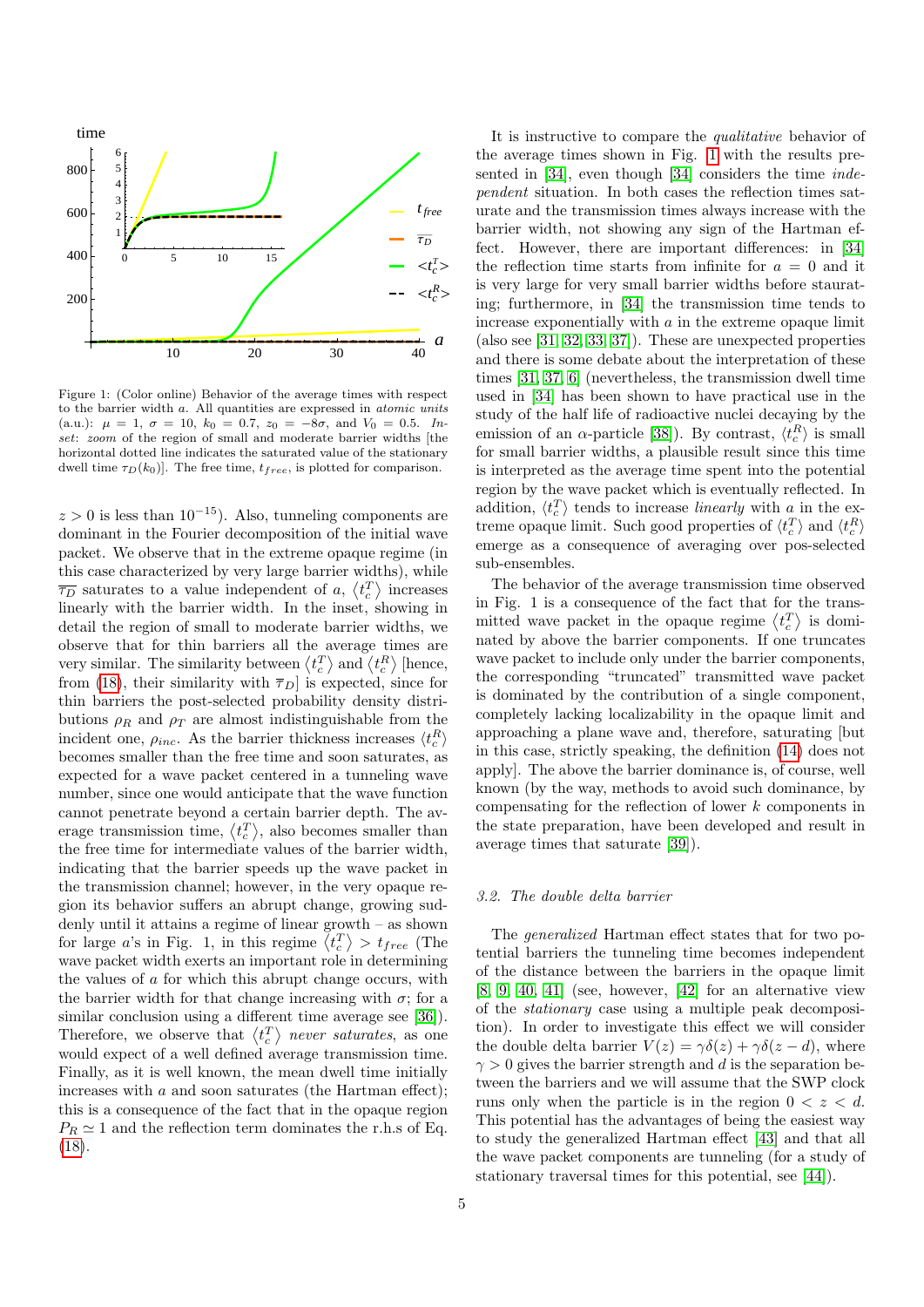For a stationary wave incident from the left, the transmission coefficient is given by (in the limit  $\mathcal{V}_m = 0$ )

$$
|T(k)|^2 = \frac{1}{1 + 4\alpha^2 \left[\alpha \sin(kd) + \cos(kd)\right]^2}.
$$
 (21)

where  $\alpha \equiv \frac{\mu\gamma}{\hbar^2 k}$ . In the opaque limit, characterized by  $\alpha \gg 1$  (equivalently,  $\gamma \gg k$ ),  $|T(k)|^2$  goes to zero almost everywhere (as  $\gamma^{-4}$ ), except at the (countable) infinite set of resonances  $k_n$ . The resonances are given, for any  $\gamma > 0$ and  $d > 0$ , by the solutions of the transcendental equation [\[45\]](#page-8-10)

<span id="page-5-0"></span>
$$
k = -\frac{1}{d} \tan^{-1} \left( \frac{\hbar^2 k}{\mu \gamma} \right),\tag{22}
$$

with the location of the *n*<sup>th</sup> resonance strongly dependent on d, in such way that the spacing between successive resonances decreases with  $d$  (see [\[46\]](#page-8-11) and references therein). For  $\gamma \to \infty$  the resonance spectrum tends to the spectrum of an infinite rectangular well of width d, i.e.  $k_n = \frac{n\pi}{d}$ (with  $n = \pm 1, \pm 2, \pm 3, \cdots$ ) [\[20\]](#page-7-19).

The stationary dwell time in the region between the barriers, as follows from [\(11\)](#page-2-4), is given by

<span id="page-5-1"></span>
$$
\tau_D(k) = t_c(k) = \frac{\mu}{\hbar k^2}
$$
  
 
$$
\times \frac{\left(1 + 2\alpha^2\right)kd + 2\alpha\sin^2(kd) - \alpha^2\sin(2kd)}{1 + 4\alpha^2\left[\alpha\sin(kd) + \cos(kd)\right]^2},
$$
 (23)

and at the *n*th resonance,  $k_n$ , its value is

<span id="page-5-4"></span>
$$
\tau_D(k_n) = \frac{\mu}{\hbar k_n^3} \left[ 2\frac{\mu\gamma}{\hbar^2} + \left( 2\frac{\mu^2\gamma^2}{\hbar^4} + k_n^2 \right) d \right],\tag{24}
$$

as can be found by substituting [\(22\)](#page-5-0) into [\(23\)](#page-5-1). For a fixed d, the opaque limit of the resonant dwell time behaves asymptotically as  $\tau_D(k_n) \sim \frac{2\mu^3}{\hbar^5} \frac{\gamma^2}{k^3}$  $\frac{\gamma}{k_n^3}$  d, thus diverging in the extreme opaque limit  $\gamma \to \infty$ . On the other hand, the off resonance dwell time behaves in the opaque limit as  $\tau_D(k) \propto \gamma^{-2}$ , thus characterizing the generalized Hartman effect by the fact that  $\tau_D(k) \to 0$  as  $\gamma \to \infty$  (however, such a convergence to zero is non-uniform in any neighborhood of a resonance).

Let us now consider a gaussian wave packet sharply peaked around  $k_0$ , eq. [\(19\)](#page-3-4), and investigate the behavior of the average transmission time in the opaque limit (which is now characterized by  $\gamma \gg k_0$ ). It is useful to first analyze the wave-number distribution of the transmitted and incident wave packets, given by the probability densities  $\rho_T(k)$ and  $\rho_{\text{inc}}(k) \equiv |A(k)|^2/(2\pi)$ , respectively. As shown in Fig-ure [2,](#page-5-2) for small  $d$  there are few, if any, resonances in the domain of  $\rho_{\text{inc}}(k)$ . However, as d increases the resonances become densely distributed within that domain and we expect the transmitted packet to be dominated by them. Such a dominance is especially pronounced in the opaque regime, where the off resonance components are strongly



<span id="page-5-2"></span>Figure 2: (Color online) Wave number distribution for the transmitted (solid curve, non normalized) and the incident wave packets (dashed curve), for opaque barriers. Atomic units are used, with  $\gamma = 16$ ,  $\sigma = 6$  and  $k_0 = 1.2$ .



<span id="page-5-3"></span>Figure 3: (Color online) Behavior of the total probability for the particle transmission with increasing strength  $\gamma$ . We observe that this probability goes to zero as the barrier strength  $\gamma$  increases, irrespective the eventually large number of resonant components in the initial packet wave number distribution. In this plot  $k_0 = 1.2$  and  $\sigma = 6$  in atomic units.

suppressed (a similar behavior was found for the double square barriers in [\[46\]](#page-8-11)). It is important to emphasize that even when the transmitted spectrum is dominated by resonances, in the extreme opaque limit the wave packet total transmission probability tends to vanish, since in the limit  $\gamma \to \infty$  the integrand in [\(16\)](#page-3-5) tends to zero almost everywhere, except in a zero-measure set (the countable set of resonances) – this is illustrated in Figure [3.](#page-5-3)

Figure [4a](#page-6-1) displays  $\langle t_c^R \rangle$ ,  $\langle t_c^T \rangle$  and  $\overline{\tau_D}$ , in a logarithmic scale, for small to moderate barrier separations, and for  $\gamma$  in the opaque domain. One observes that the average reflection time only deviates significantly from the mean dwell time when resonances are present around  $k_0$ , since there the reflection coefficient  $|R|^2$  is very small. Thus, when resonances are densely distributed around  $k_0$  (e.g., when  $d$  is large) one expects significative differences between  $\langle t_c^R \rangle$  and  $\overline{\tau_D}$ , as it is shown in Fig [4b](#page-6-1), for vary large  $d$ 's.

In Figure [4b](#page-6-1) we observe the typical behavior of the aver-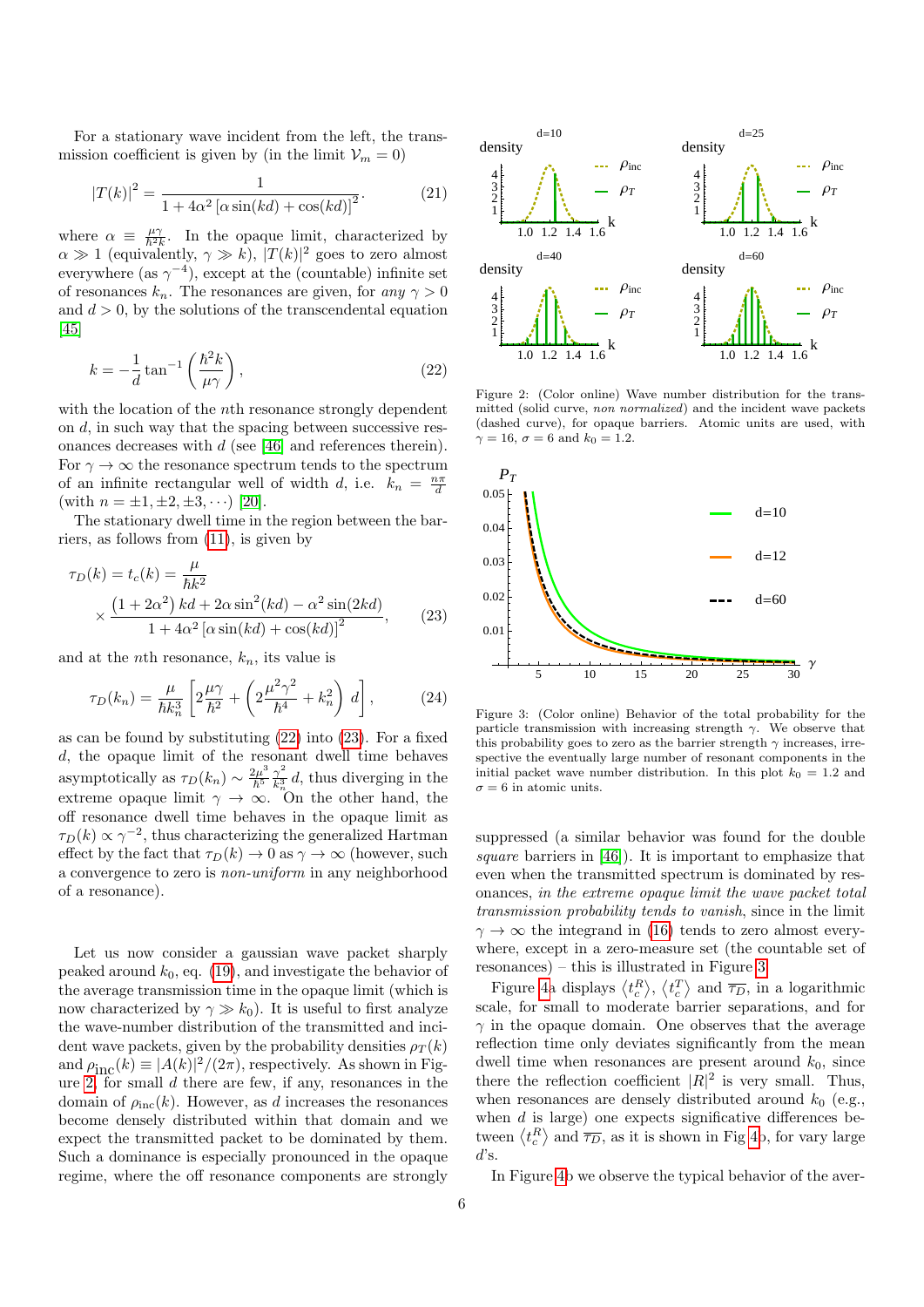age times for a wide range of values of the barrier separation d. Contrary to the generalized Hartman effect statement, this figure reveals that  $\langle t_c^T \rangle$  always varies with d (the plot corresponds to an initial wave packet having a narrow width  $\Delta k \sim \frac{1}{\sigma}$  around  $k_0$ ) and, in fact, for large enough barrier spacing  $\langle t_c^T \rangle$  tends to grow linearly with d (although not shown here, we observed a similar behavior for several sets of values of  $\gamma$  and  $\sigma$ ). This is a consequence of the fact that for large d any small neighborhood of a given  $k$  will be densely populated by resonances (see Fig. [2\)](#page-5-2) and, as d varies, these resonances (of different orders) enter and exit that neighborhood, with the net effect of a linear dependence on d according to eq.  $(24)$  (with n not fixed, in a way that  $k_n$  is always within such a neighborhood). On the other hand, the behavior of  $\langle t_c^T \rangle$  for small and moderate barrier separations  $d$  tends to be oscillatory because there are few resonances in the transmitted spec-trum (see Fig. [3\)](#page-5-3) and, as  $d$  increases and a new single resonance eventually enters the domain of the transmitted spectrum, the peak of  $\tau_D(k)$  at that resonance causes a peak in  $\langle t_c^T \rangle$ .

Summarizing, Figures [4a](#page-6-1) and [4b](#page-6-1) show that the average transmission time depends on d, showing no evidence of the generalized Hartman effect. This is in opposition to the conclusions of [\[46,](#page-8-11) [47\]](#page-8-12) (using a different definition of average time, but with similar parameters) who assert that in regions of small d located between the peaks associated to successive resonances (such that  $k_n - k_{n-1} \gg \Delta k$ ) the generalized Hartman effect occurs, as characterized by plateaus in between the peaks in the plot time versus d (here such plateaus would be at zero) – no such plateaus appear for  $\langle t_c^T \rangle$  (in fact, not even for  $\overline{\tau_D}$ ) in the corresponding regions in Fig. [4a](#page-6-1). In addition, Figure [4b](#page-6-1) shows that in the opaque regime  $\gamma \gg 1$  the mean dwell time is dominated by the average reflection time, as one would expect from relation  $(18)$ , and for very large d the mean dwell time tends to behave as the free time. In that range of d,  $\langle t_c^T \rangle$  shows that the particle slows down for large  $\gamma$ , as expected due to the multiple reflections occurring in the region between the barriers.

## <span id="page-6-0"></span>4. Concluding Remarks

We considered the extension of the SWP clock to treat the one-dimensional tunneling of a particle, represented by a wave packet, through a static potential and addressed the question of how much time a particle that is eventually transmitted (reflected) spends in the potential region. Taking into account that to properly analyze this question one must consider only the sub-ensemble of the scattered particles that are finally transmitted (reflected), which corresponds to a post-selection of the final state, the SWP clock attributes a well-defined average time for these process, namely eqs. [\(14\)](#page-2-1) and [\(15\)](#page-2-2). These are to be compared with the mean dwell time obtained in [\[19\]](#page-7-18)



<span id="page-6-1"></span>Figure 4: (Color online) Behavior of the average transmission time  $\langle t_{c}^{T}\rangle$  with respect to the barrier separation d for a wave packet having a narrow wave number distribution around the central wave number k<sub>0</sub>. All quantities are expressed in atomic units:  $\gamma = 16$ ,  $k_0 = 1.2$ ,  $\sigma = 20$ ,  $z_0 = -8\sigma$ . The mean dwell time  $\overline{\tau_D}$ , the average reflection time  $\langle t_c^R \rangle$ , and the free time  $t_{\text{free}}$  are also shown for comparison. Fig  $(a)$  corresponds to the range of small to moderate barrier widths (in which we used a log scale for the vertical axis). Fig.  $(b)$  shows a wide range of barrier widths [we have multiplied all the times, except  $\langle t_c^T \rangle$ , by a convenient factor  $(= 130)$ , in order to display all the curves in the same plot].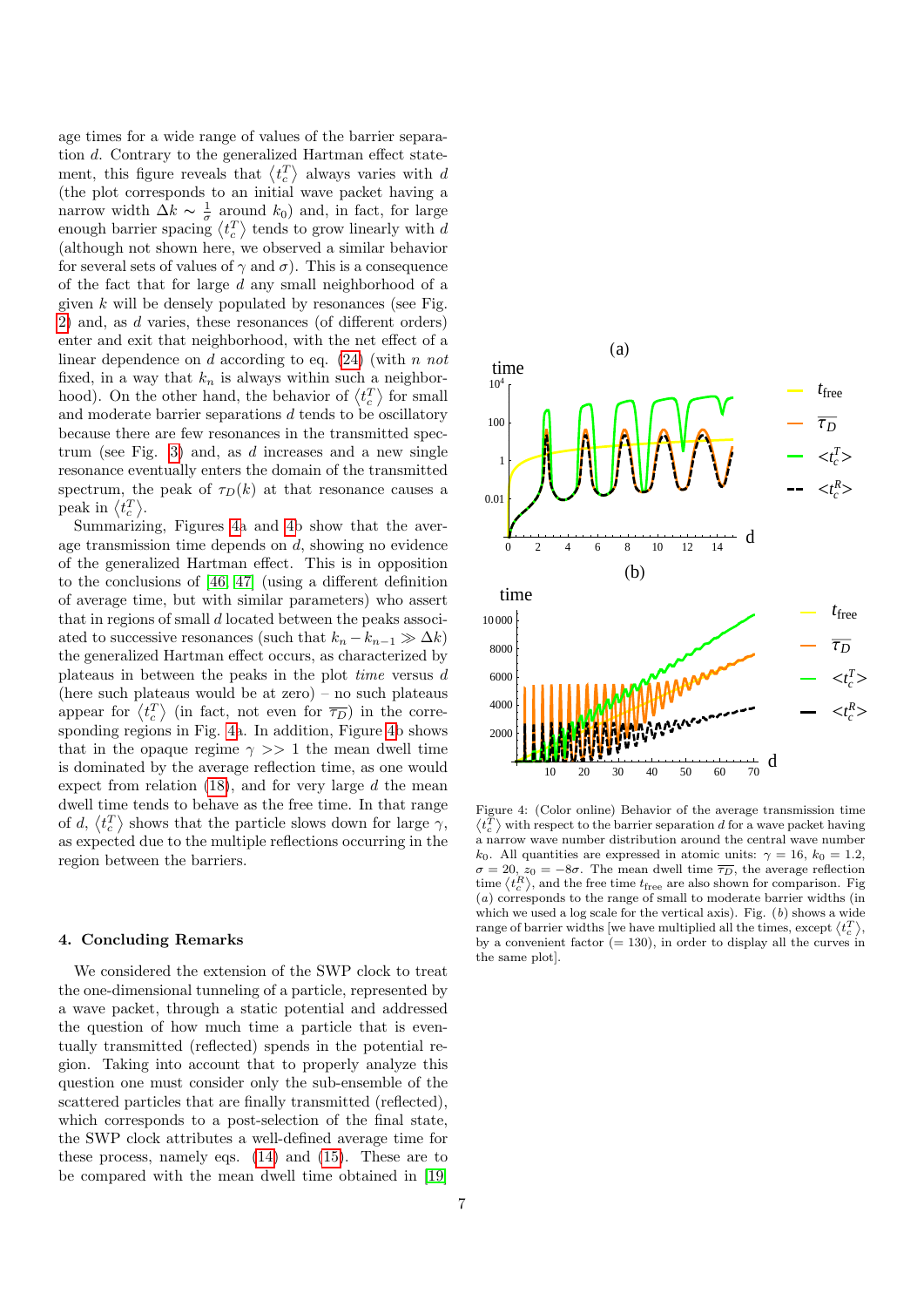for the SWP clock. That  $\langle t_c^T \rangle$  and  $\langle t_c^R \rangle$  are good candidates to transmission and reflection times also follows from the fact that they naturally satisfy the generalization of the "weighted average rule" [\[27\]](#page-7-26) for the time dependent case [eq. [\(18\)](#page-3-1)], provided the asymptotic conditions are satisfied. Also, the above approach has the advantage of providing these average values as the only time scale, in contradistinction with previous treatments of the Larmor clock in which they appear as the real part of a complex time [\[16,](#page-7-15) [27,](#page-7-26) [28\]](#page-7-27).

We analyzed the properties of the average transmission and reflection times for the scattering of a gaussian wave packet, centered on a tunneling wave number, by a square barrier and a double delta barrier and found that they would deviate from the mean dwell time only when the transmission or the reflection coefficients were very small [for symmetric potentials  $t_c^T(k)$  and  $t_c^R(k)$  equal the stationary dwell time and the average times [\(14\)](#page-2-1) and [\(15\)](#page-2-2) are an average dwell time weighted by the transmission and reflection probability density, respectively]. Then, by carefully considering the opaque limit we found that  $\langle t_c^T \rangle$ shows no evidence of either the Hartman effect [\[7\]](#page-7-6) (single barrier) or its generalized version [\[8\]](#page-7-7) (double delta barrier), and it also shows that the tunneling particle is slowed down by extremely opaque barriers. These properties indicate that  $\langle t_c^T \rangle$  is a good candidate for an average transmission time. It should also be noticed that our conclusions concerning the emergence of the generalized Hartman effect are in disagreement with those of [\[46,](#page-8-11) [47\]](#page-8-12) (who used a different definition for the average transmission time) in the region of small barrier spacing, for they claim the existence of such effect for a wave packet as long as the width  $\Delta k$  of the wave packet is much smaller than the spacing between resonances, while our results for  $\langle t_c^T \rangle$  show that the generalized Hartman effect does not emerge in any region of the parameters. We stress that average tunneling times are the most one can expect due to the lack of a well defined time operator and the consequent impossibility to obtain an eigenvalue for time.

The above analysis shows that the saturation of the transmission time, a feature associated with the Hartman effect, is a consequence of not taking into account the fact that the definition of a meaningful traversal time associated to a tunneling particle requires localizability, a requirement impossible to be satisfied in the stationary case. In addition, it is also a consequence of not taking the probability of transmission into account properly.

It should be noticed that even though the average transmission time does not saturate, for intermediate barrier widths  $\langle t_c^T \rangle$  increases very slowly with a (single barrier) or d (double delta), so that the transmitted wave packet "speeds up" in comparison to the free wave packet (see Figs. [1](#page-4-0) and [4\)](#page-6-1). Although this phenomenon is well-known [\[4\]](#page-7-3), it could be interpreted as a "remnant" of the Hartman effect and it deserves further investigation (in the realm of relativistic quantum mechanics) due to the fact that it could allow for (non-causal) superluminal average speeds in this range of barrier widths.

Finally, given the sensible properties exhibited by the average times  $\langle t_c^R \rangle$  and  $\langle t_c^T \rangle$ , it would be interesting to consider its possible application to the analysis of quantum tunneling in graphene, a field of much current interest and in which many of the issues discussed in this paper are of practical relevance (see, e.g., [\[48\]](#page-8-13) and references therein), including the controversy around the Hartman effect [\[49,](#page-8-14) [50\]](#page-8-15).

## 5. Acknowledgments

This work was partially supported by NASA Minnesota Space Grant Consortium (L.A.M.) and Concordia College  $(A.T.N.)$ .

#### References

- <span id="page-7-0"></span>[1] P. Carruthers and M. M. Nieto, Rev. Mod. Phys. 40 (1968) 411.
- <span id="page-7-1"></span>[2] V. S. Olkhovski, Adv. Math. Phys. (2009) 859710.
- <span id="page-7-2"></span>[3] E. H. Hauge and J. A. Stovneng, Rev. Mod. Phys. 61 (1989) 917.
- <span id="page-7-3"></span>[4] R. Landauer and Th. Martin, Rev. Mod. Phys. 66 (1994) 217.
- <span id="page-7-4"></span>[5] H. G. Winful, New J. Phys. 8 (2006) 101.
- <span id="page-7-5"></span>H. G. Winful, Phys. Rep. 436 (2006) 1.
- <span id="page-7-6"></span>[7] T. E. Hartman, J. Appl. Phys. 33 (1962) 3427.
- <span id="page-7-7"></span>[8] V. S. Olkhovsky, E. Recami and G. Salesi, Europhys. Lett. 57 (2002) 879.
- <span id="page-7-8"></span>[9] S. Longhi, P. Laporta, M. Belmonte and E. Recami, Phys. Rev. E 65 (2002) 046610.
- <span id="page-7-9"></span>[10] J. P. Falck, E. H. Hauge, Phys. Rev. B 38 (1988) 3287.
- <span id="page-7-10"></span>[11] H. Salecker and E. P. Wigner, Phys. Rev. 109 (1958) 571.
- <span id="page-7-11"></span>[12] A. Peres, Am. J. Phys. 48 (1980) 552.
- <span id="page-7-12"></span>[13] C. R. Leavens, Solid State Commun. 86 (1993) 781.
- <span id="page-7-13"></span>[14] M. Calçada, J. T. Lunardi and L. A. Manzoni, Phys. Rev. A 79 (2009) 012110.
- <span id="page-7-14"></span>[15] M. Büttiker, Phys. Rev. B 27 (1983) 6178.
- <span id="page-7-15"></span>[16] C. R. Leavens and G. C. Aers, Phys. Rev. B 40 (1989) 5387.
- <span id="page-7-16"></span>[17] D. Sokolovski and J. N. L. Connor, Phys. Rev. A 47 (1993) 4677.
- <span id="page-7-17"></span>[18] C. R. Leavens and W. R. McKinnon, Phys. Lett. A 194 (1994) 12.
- <span id="page-7-18"></span>[19] C.-S. Park, Phys. Rev. A 80 (2009) 012111.
- <span id="page-7-19"></span>E. Merzbacher, Quantum Mechanics, 2nd Ed., Wiley, 1970.
- <span id="page-7-20"></span>[21] D. Sokolovski and L.M. Baskin, Phys. Rev. A 36 (1987) 4604; D. Sokolovski and J.N.L. Connor, Phys. Rev. A 42 (1990) 6512.
- <span id="page-7-21"></span>[22] P. C. W. Davies, Am. J. Phys. 73 (2005) 23.
- <span id="page-7-22"></span>[23] Y. Aharonov, D. Z. Albert and L. Vaidman, Phys. Rev. Lett. 60 (1988) 1351.
- <span id="page-7-23"></span>[24] Y. Aharonov and L. Vaidman, Phys. Rev. A 41 (1990) 11.
- <span id="page-7-24"></span>[25] D. Alonso, R. Sala Mayato and J. Muga, Phys. Rev. A 67 (2003) 032105.
- <span id="page-7-25"></span>[26] H. M. Nussenzveig, Phys. Rev. A 62 (2000) 042107.
- <span id="page-7-26"></span>[27] C. R. Leavens and G. C. Aers, Phys. Rev. B 39 (1989) 1202.
- <span id="page-7-27"></span>[28] E. H. Hauge, J. P. Falck and T. A. Fjeldly, Phys. Rev. B 36 (1987) 4203.
- <span id="page-7-28"></span>[29] R. Jozsa, Phys. Rev. A 76 (2007) 044103.
- <span id="page-7-29"></span>[30] J. T. Lunardi and L. A. Manzoni, Phys. Rev. A 76 (2007) 042111.
- <span id="page-7-30"></span>[31] J. O. Hirschfelder, A. C. Christoph and W. E Palke, J. Chem. Phys. 74 (1974) 5435.
- <span id="page-7-31"></span>[32] M. A. de Moura and D. F. de Albuquerque, Solid State Commun. 74 (1990) 353.
- <span id="page-7-32"></span>[33] T. P. Spiller, T. D. Clark, R. J. Prance and H. Prance, Europhys. Lett. 12 (1990) 1.
- <span id="page-7-33"></span>[34] M. Goto, H. Iwaqmoto, V. M. de Aquino, V. C. Auilera-Navarro and D. H. Kobe, J. Phys. A 37 (2004) 3599.